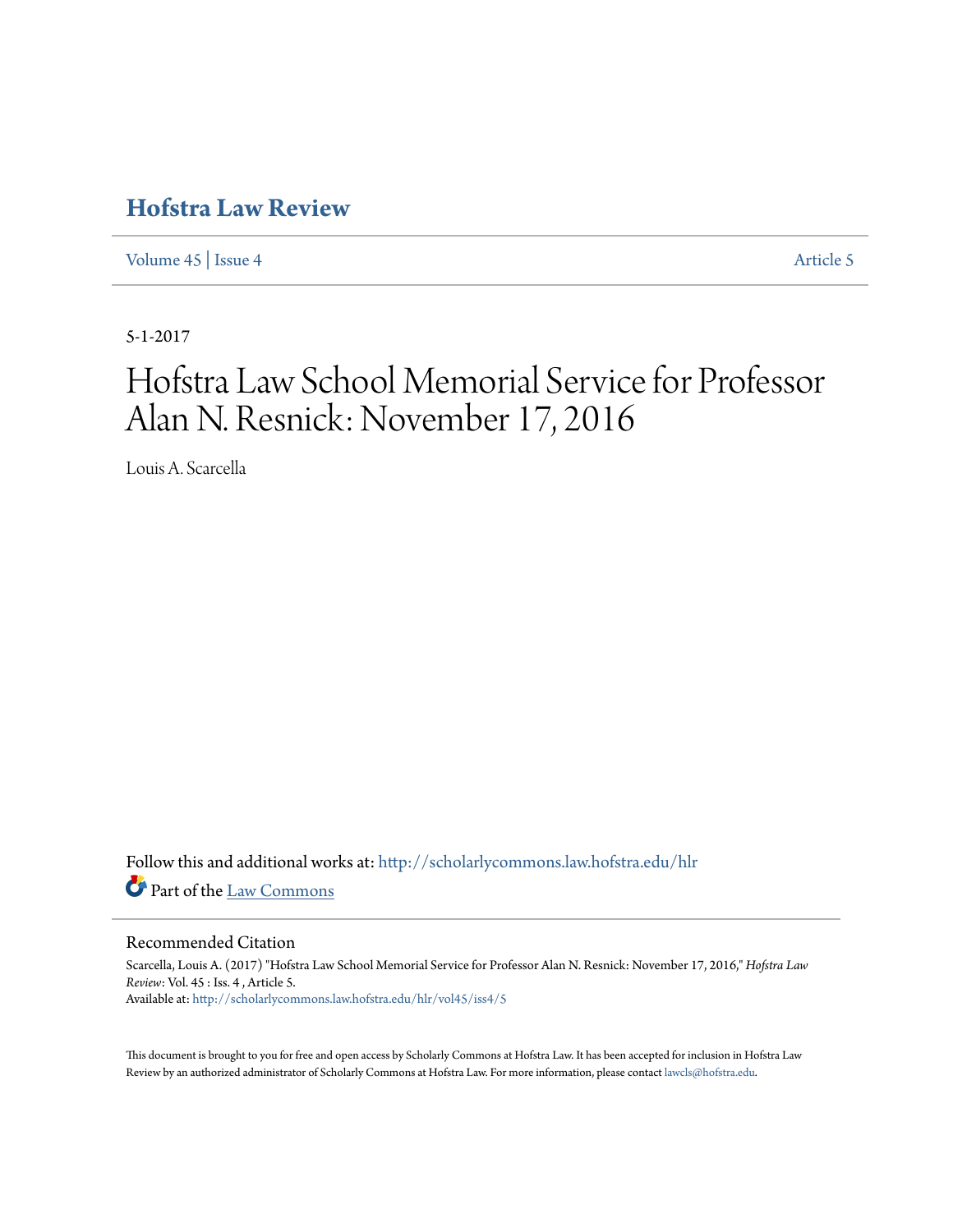### HOFSTRA LAW **SCHOOL** MEMORIAL SERVICE FOR PROFESSOR **ALAN N.** RESNICK: NOVEMBER **17, 2016**

#### *Louis A. Scarcella\**

Alan Resnick changed my life. In the course of our forty-year relationship, he was my teacher, my mentor, and my close friend. To a large extent, Alan Resnick made me who **I** am today.

**<sup>I</sup>**first met Alan in the fall of 1974 when we started Hofstra Law School together. He was a twenty-six-year-old first-time law professor with an LL.M. degree from Harvard, and **I** was a first-year law student, just a few years his junior. Alan was young and approachable, with long hair and eventually a mustache-grown, I suspect, to make himself look older. We met, not in the formality of the classroom, but casually, in the halls of the building, and while **I** was not a student in his class at the time, he would always greet me **by** name whenever our paths crossed.

**I** was in my second year when Alan became my commercial law professor and later taught my bankruptcy class. He was a brilliant legal scholar, but more importantly, he was an incredible teacher. His classes were exciting and engaging. He would introduce topics and then build on them logically, always making sure that his students understood underlying concepts before moving on. To promote a deeper understanding of the topics he covered, not only would he explain the existing law, he also provided us with a historical perspective, detailing how and why the law had evolved. Everything he taught abstractly, he applied to real-world situations through his repeated use of hypotheticals. Anyone who has taken a bankruptcy course with Alan will have heard about the now-"famous" hypothetical, "Jones's Shoe Store." He inspired us with his passion for the law and his love of learning. **If** we tried to take shortcuts, he would remind us,

<sup>\*</sup> United States Bankruptcy Judge for the Eastern District of New York, Special Professor of Law, Maurice **A.** Deane School of Law at Hofstra University. This tribute, delivered before Professor Resnick's family, friends, and colleagues, was adapted for publication **by** the *Hofstra Law Review.*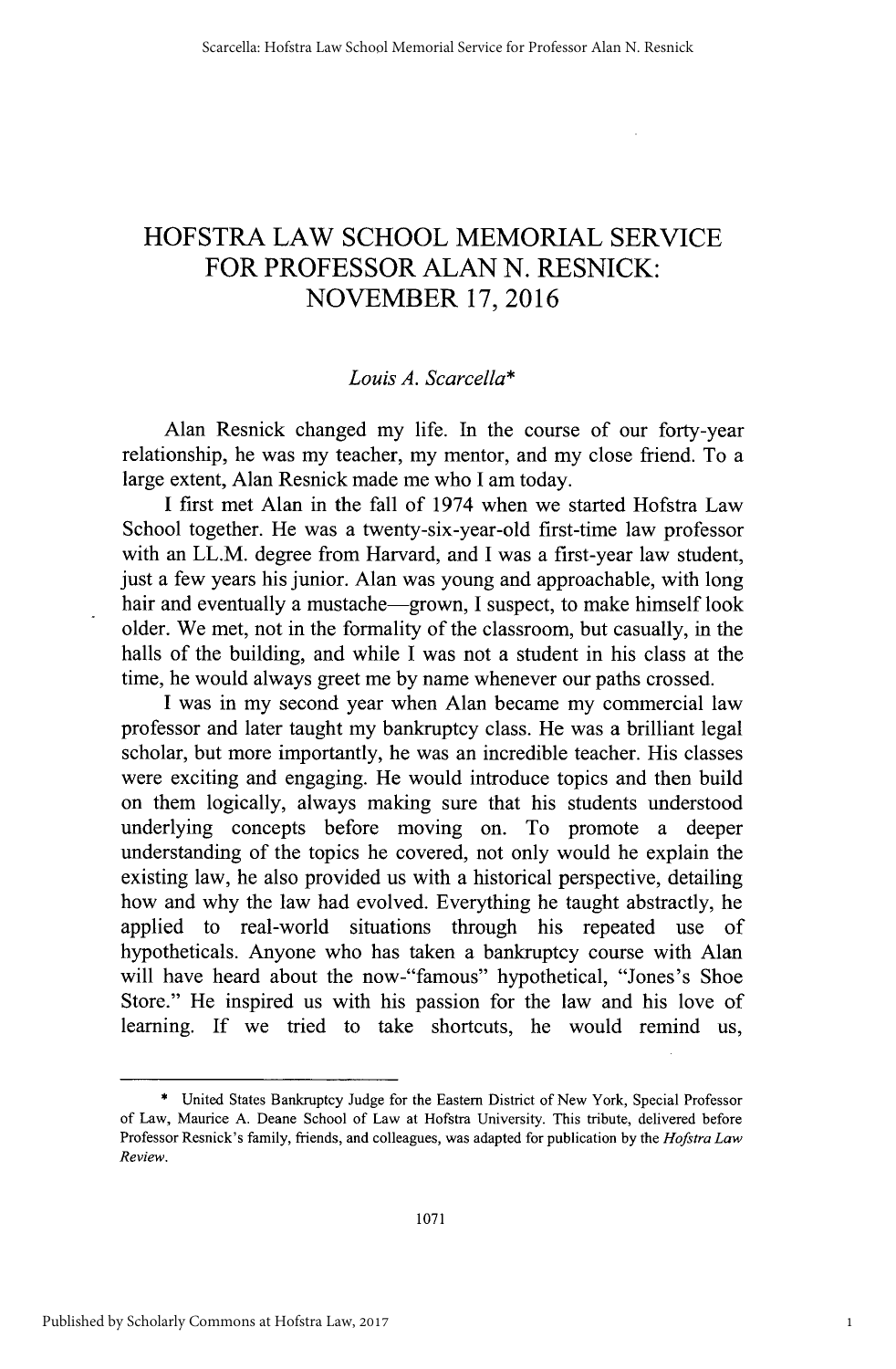#### **1OFSTRA** *LAW REVIEW* **1072** [Vol. 45:1071

"Don't be lazy—read the Bankruptcy Code." Alan made learning the law easy, and he was the best professor I have ever had.

Alan's prodigious teaching skills were surpassed only **by** his dedication to his students. He was always available to give his students advice and support; he cared deeply about them, and he truly wanted them to succeed. This was certainly the case for me. While **I** was still in law school, as an unpaid law clerk for a bankruptcy judge in Westbury, Alan became my unofficial and equally unpaid faculty advisor. Almost daily, **I** would stop **by** his office to discuss core concepts and major themes of both consumer and business bankruptcy cases. Those discussions helped me understand how to find the answer to any bankruptcy question. There was never a time when Alan made me feel that **I** was imposing on him; to the contrary, he never rushed me out the door, and his making the time to sit with me clearly showed how much he enjoyed mentoring students and how much he loved analyzing the law.

Alan's impact on his students did not end upon graduation. Like he was to so many others, Alan was my mentor for my entire career. **I** will never forget the first piece of advice he gave me after law school. Having received an offer from a New York City law firm, where associates typically held degrees from Columbia, Yale, and Harvard, **I** hesitated about accepting the position. Thankfully, Alan was there to give me confidence. Without hesitation, he said, "You have to reach for it-I have no doubt you'll succeed. You have to believe in yourself."

As an associate at that firm, and even after **I** made partner, Alan would be the first person **I** called whenever **I** had any kind of success, whether in the courtroom or the boardroom. Alan was always interested in hearing about my day and was always encouraging. Conversation would naturally move from the law to sports and, of course, to family. Alan loved his family. He was a wonderful husband and father. That love is reflected in his wife, Jill, and his sons, Brian and Craig, and their families.

As my life-long mentor and my friend, Alan knew it was my dream to someday become a bankruptcy judge. With that goal in mind, and to hone my legal skills, Alan encouraged me to participate in panel discussions on bankruptcy and commercial law. And, of course, it was Alan who gave me my first speaking opportunity-he asked me to replace him on a panel in Washington, **D.C.,** when **I** was just a third-year associate. Needless to say, I prepared round-the-clock so **I** would not let Alan down.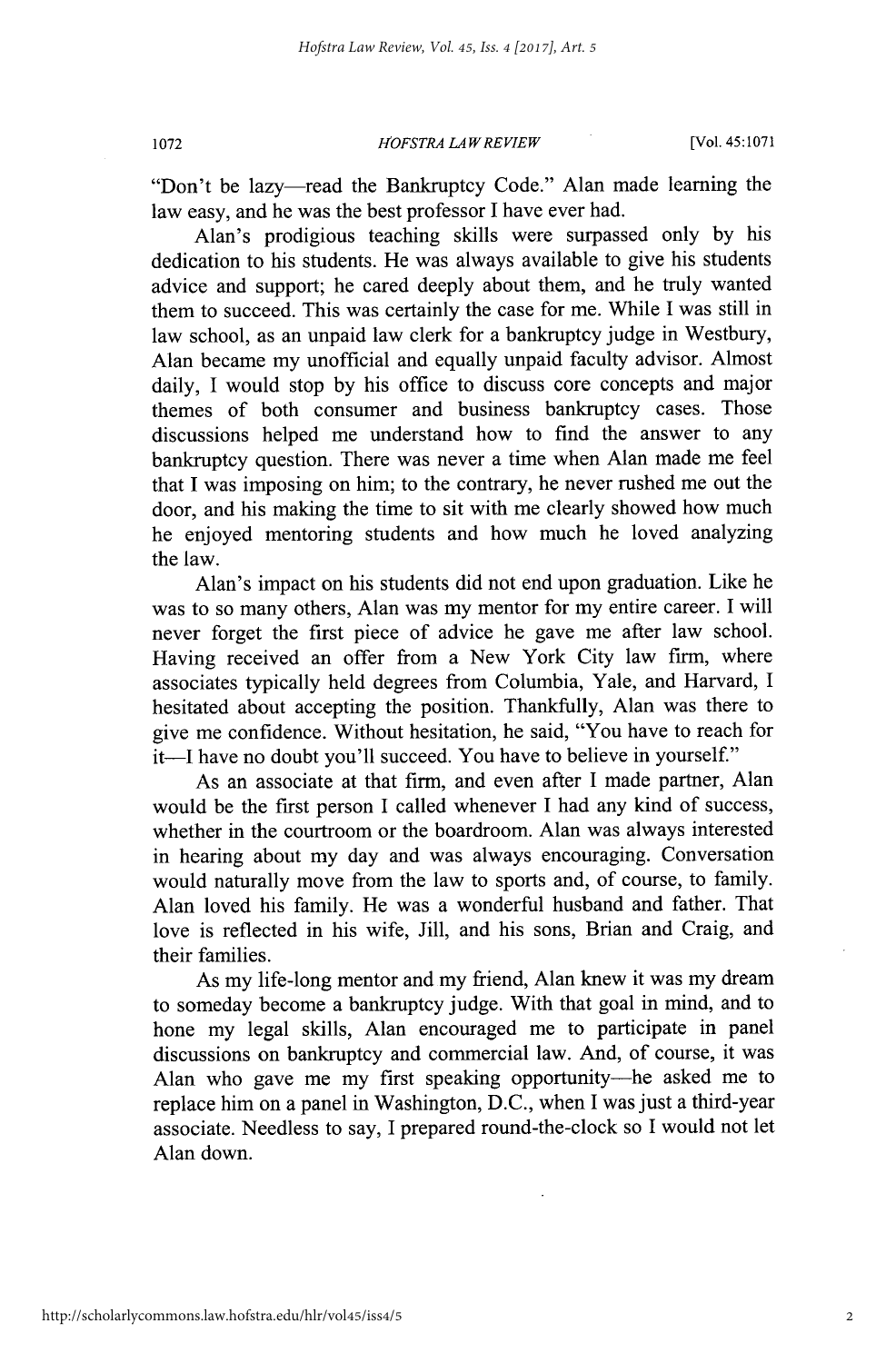#### *THE LIFE AND LEGACY OF ALAN N RESNICK* **2017] 1073**

Alan also encouraged me to write on timely topics in the everchanging world of bankruptcy. Again, it was Alan who gave me the opportunity to publish. He asked me to pen a couple of chapters for a book on bankruptcy strategy,<sup>1</sup> and later asked me to serve as a contributing author to Collier's *Bankruptcy Practice Guide.<sup>2</sup>*

Finally, Alan gave me the opportunity to teach. When Hofstra Law School needed an adjunct professor to teach the Bankruptcy course in the evening division, Alan reached out to me. **I** was thrilled. But, **I** must admit, when **I** proudly explained to my wife, Joanne, that **I** would be teaching at Hofstra Law School, her response was a little ego-deflating. "Let me get this straight. Alan Resnick will be teaching the Bankruptcy course during the day, and you will be teaching it at night? **... Why** would anyone want to take the course with you?" she astutely asked. She had a point, and Alan and **I** had a good laugh over it.

Three years ago, **I** told Alan that **I** planned to apply for the bankruptcy judge position in Central Islip. **Of** course, he was encouraging and brimming with confidence. Because of him, **I** had a solid foundation in the law, had made wise career choices, and had speaking, writing, and teaching experience, all of which helped me in my quest to become a bankruptcy judge. At my investiture ceremony, the first person **I** publicly thanked was Alan.

As he has done for countless other students, Alan Resnick changed my life, and his influence will continue to guide me in everything **I** do. Like all of his students, **I** will try to carry on his legacy. He will live on in every decision **I** write, in every student, associate, or law clerk **I** mentor, and in every class **I** teach.

This semester, **I** am teaching Alan's Bankruptcy course here at the law school. As **I** prepare my weekly class lectures, **I** hear Alan's voice telling me to be practical, to use hypotheticals, and to break things down so the students understand the core concepts and master the tools to solve any bankruptcy problem. Because Alan played such a pivotal role in my life, twice a week, since the beginning of the semester, when **I** arrive at the law school to teach, **I** follow the same, simple ritual. Before going to my classroom, **I** make my way to the second floor of the building. First, **I** find the photograph of a young Alan Resnick that hangs on the wall-the Alan **I** remember so well. **I** think of him teaching with a twinkle in his eye and a smile on his face, pacing back and forth in the

*<sup>1.</sup> See* Louis Scarcella, *Obtaining Subordination of Claims, in* **BANKRUPTCY PRACTICE AND STRATEGY 15-1** to **15-53 (1987).**

*<sup>2.</sup> See* **I COLLIER BANKRUPTCY PRACTICE GUIDE** (Alan **N.** Resnick **&** Henry **J.** Sommer eds., **2016).**